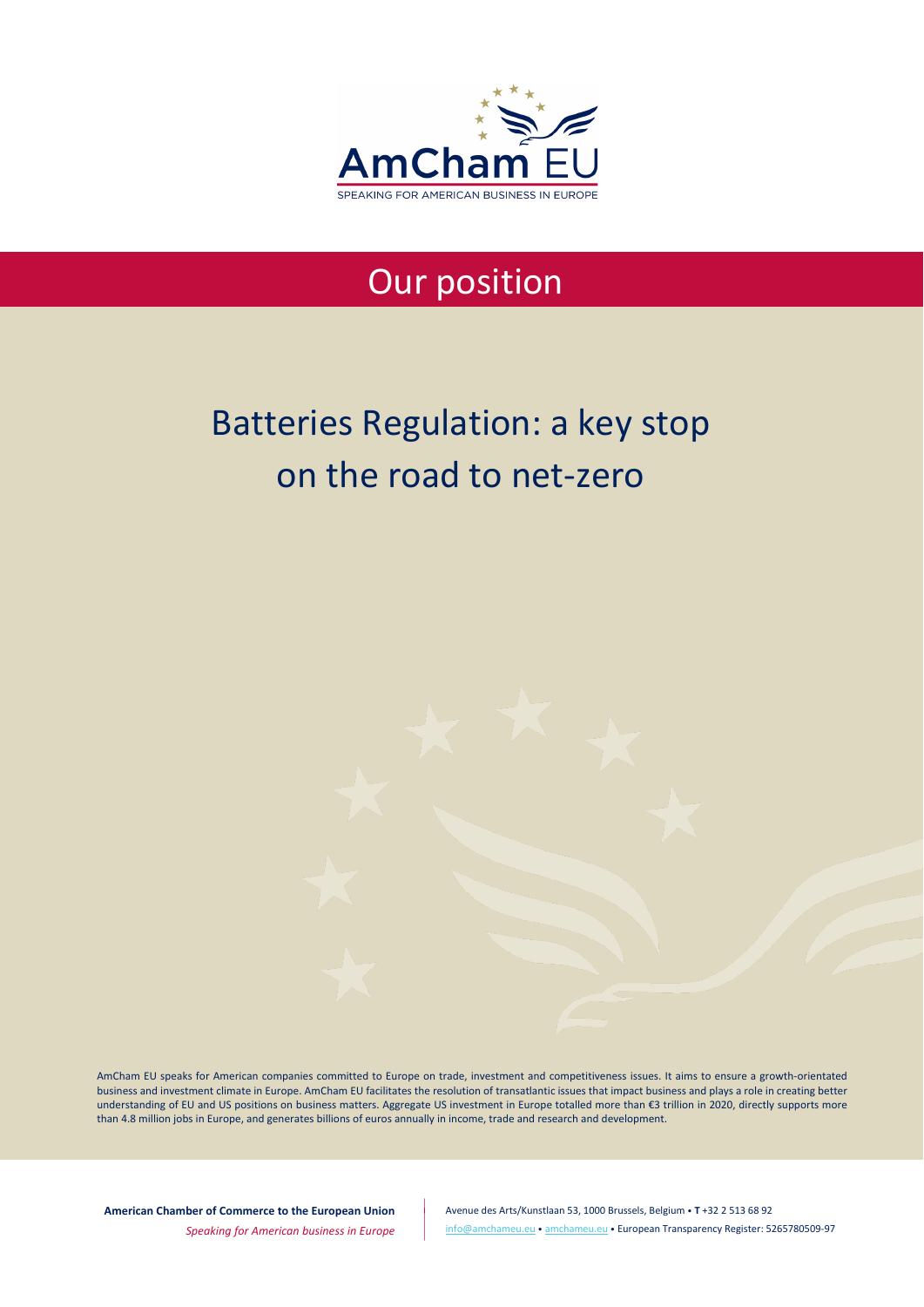# Executive summary

The American Chamber of Commerce to the EU (AmCham EU) welcome the European Commission proposal for an EU Battery Regulation, hereby revising the existing Battery Directive 2006/66/EC. The EU has set itself ambitious climate goals with the EU Green Deal and enabling of circularity. The electrification of industry and mobility is one of the pathways to achieve carbon neutrality by 2015. The proposal for the Battery Regulation will be one of the key legislative proposals that should support and facilitate the uptake of the battery industry as well as the use of batteries in different applications. AmCham EU supports the European Commission's proposal to make batteries placed on the EU market 'sustainable, high-performing and safe all along the entire life cycle.'

Key areas where the proposal can be improved include:

- Better Regulation principles should be followed to ensure issues in the Regulation are thoroughly assessed before conclusions are drawn. In particular, we caution against the excessive use of secondary legislation and encourage the use of the New Legislative Framework (NLF) principles of standardisation;
- Industry requires adequate grace periods to be provided for the implementation of new requirements to best adapt to these legislative changes without hindering its innovative capacity. We therefore encourage the legislators to reflect this within the Regulation;
- Clarity and consistency between the Batteries Regulation and other circular economy files will be vital to ensure that double regulation and overlap is avoided. The Batteries Regulation must make its scope crystal clear to avoid causing confusion and unnecessary burden for industry;
- To avoid red tape, the EU should follow existing tested and globally accepted industry and international standards - such as the United Nations Economic Commission for Europe (UN ECE) standards – in order to avoid double regulation and to facilitate a true level-playing field;
- To mitigate against the unnecessary inclusion of certain types of information in the battery passport, the EU should thoroughly assess its implications, taking into account competition and anti-trust laws when coming to a conclusion;
- Streamlining certain aspects of the Regulation, specifically the One Substance-One Assessment principle and the - at times - excessive labelling requirements, is necessary to strengthen regulatory predictability, reduce administrative burden and limit the potential for overlaps with other legislative files.

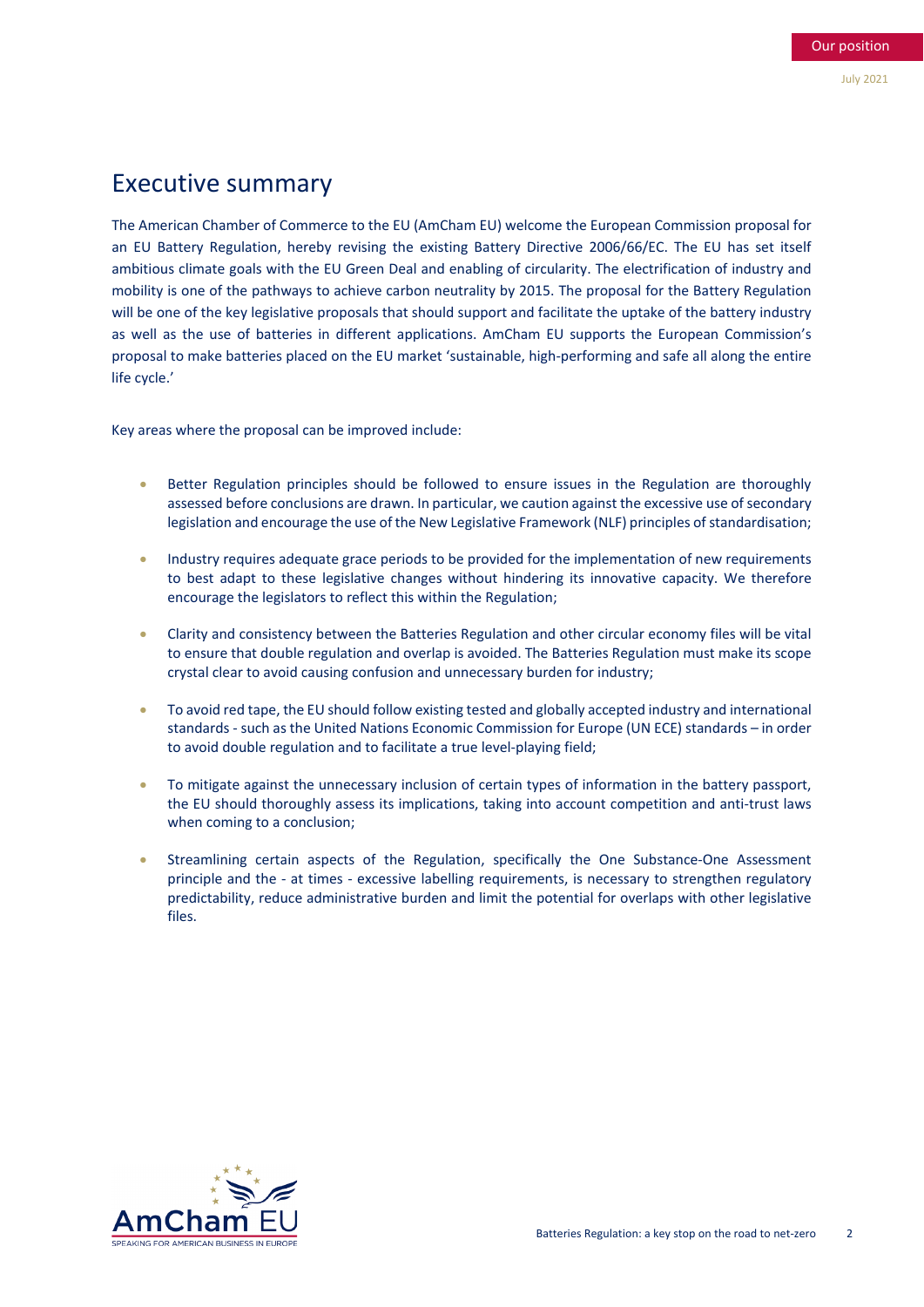# General remarks

AmCham EU welcomes the fact that the Commission is proposing a regulation rather than a Directive; thereby facilitating an unified approach in the European Economic Area (EEA). Please see below for an overview of the most important issues for AmCham EU members as well as other concerns seen in the newly proposed regulation.

# Better regulation: use of delegated acts

The proposal includes a high number of delegated and implementing acts, some of which address very technical and essential parts of the proposal (eg on calculation and information dissemination methodologies). These issues need to be thoroughly assessed before any conclusions can be drawn about the potential implications for industry. In addition to this, elements that are to be determined by secondary legislation should be defined in cooperation with external stakeholders (eg industry; environment, health and safety; users) with enough lead time for economic operators to adapt. Overall, we caution against the excessive use of secondary legislation for fundamental elements of the proposal and instead favour the use of other decision-making tools which allow for more dialogue and openness to different stakeholders. In particular, the new legislative framework (NLF) principles of standardisation are strongly preferred, where timely high level mandates based on essential requirements are issued to European Standardisation Organisations (ESO) who have access to the expertise for developing the required technical solutions.

# Carbon footprint

The Commission is proposing new requirements in Article 7 on carbon footprint declarations for certain types of batteries, to be implemented as of 2024. A methodology for the calculation of the carbon footprint (2023), battery performance requirements (December 2024) and minimum life cycle thresholds (July 2026) will be decided through delegated acts. The proposed dates and delays between the proposal and its entry into force are very ambitious and extremely difficult to fully implement in practice.

Carbon footprint calculations can be a useful tool to address the environmental impact of a product and are already applied by companies internally for the systematic management of environmental improvements. However, we stress that methodologies that may work for one sector could be difficult to implement for other sectors and thereby strongly oppose a one-size-fits-all approach. The complexity of producer- as well as downstream user-industries makes it challenging to develop one methodology based on universal standards to allow for the comparison of different products. We also highlight the importance of international alignment to avoid trade barriers and enable global trade.

Carbon footprint studies should therefore be based on globally accepted indicators and based on existing ISO standards that are proven in use and globally accepted. Rather than adding more binding requirements, the EU batteries regulation should promote simplification and avoid too much red tape.

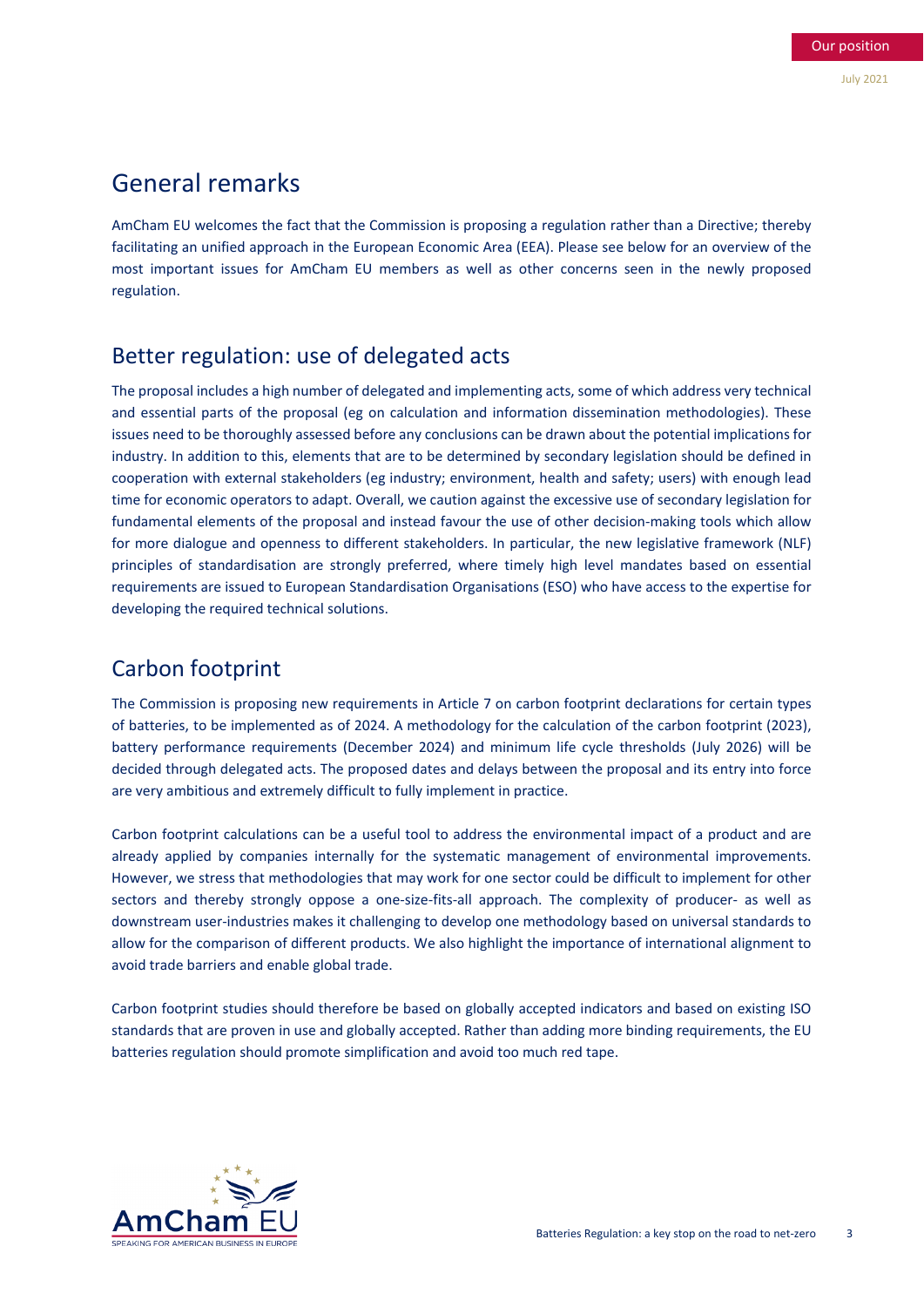#### Battery passports

The proposal for the introduction of a battery passport - to be used as a tracing tool - can be useful for the batteries in scope of this draft requirement. Nevertheless, we have concerns regarding the type of information to be contained in the passport as well as who will have access to this information. The more information that is made public - eg on chemical components - the higher the risk that this information can be used by competitors. This should be thoroughly assessed along with different aspects like competition and design rules or anti-trust rules. There should be no duplication of information provided across the trio of battery passport, sources accessed by QR code and physical labelling.

# Due diligence

AmCham EU acknowledges the need for requirements on the responsible sourcing of materials in the global battery supply chain for the batteries in scope and welcomes the goal to introduce a legal framework based on the OECD guidelines on responsible minerals supply chains. It is important to highlight that many industries have either developed or are in the process of developing initiatives to identify and mitigate social, ethical and environmental performance risks in their supply chains. Some of these activities already include responsible sourcing of raw materials for batteries. Recognising industry schemes such as the Responsible Business Alliance (RBA) and its Responsible Minerals Initiative (RMI) is an important step towards common standards and understanding helping companies to develop and enhance resilient and responsible sourcing due diligence practices. Recognition of such schemes based on an OECD-based methodology was built into the Responsible Minerals Regulation (RMR). Collaborative partnerships should also be encouraged to accompany well-designed laws. An example is the European Partnership for Responsible Minerals (EPRM) which assembles governments, supply chain actors (industry) and civil society to help improve the living conditions of local communities in Conflict-Affected and High Risk Areas (CAHRAs) and deliver on the objectives of the EU responsible minerals regulation.

The Commission should provide clear guidance on the assessment and recognition system. We also ask for further clarification on how far along the supply chain companies' responsibility extend and stress that this definition should be proportionate. The risk categories listed in annex X also need further clarification and a detailed guidance as regards the application of environmental due diligence to provide clarity and legal certainty to EU companies.

We also caution against the potential duplication of due diligence requirements under different pieces of legislation. Adding battery specific due diligence and reporting requirements could lead to confusion and regulatory uncertainty with regard to existing and forthcoming legislation namely Sustainable Corporate Governance, the Corporate Sustainability Reporting Directive and the Responsible Minerals Regulation.

The draft regulation stipulates that 12 months after entry into force of the regulation companies have to comply with the supply chain due diligence obligations. However, as guidance still needs to be developed and industry schemes be recognised - including controls, audits etc - we call for a implementation period of at least 24 months.

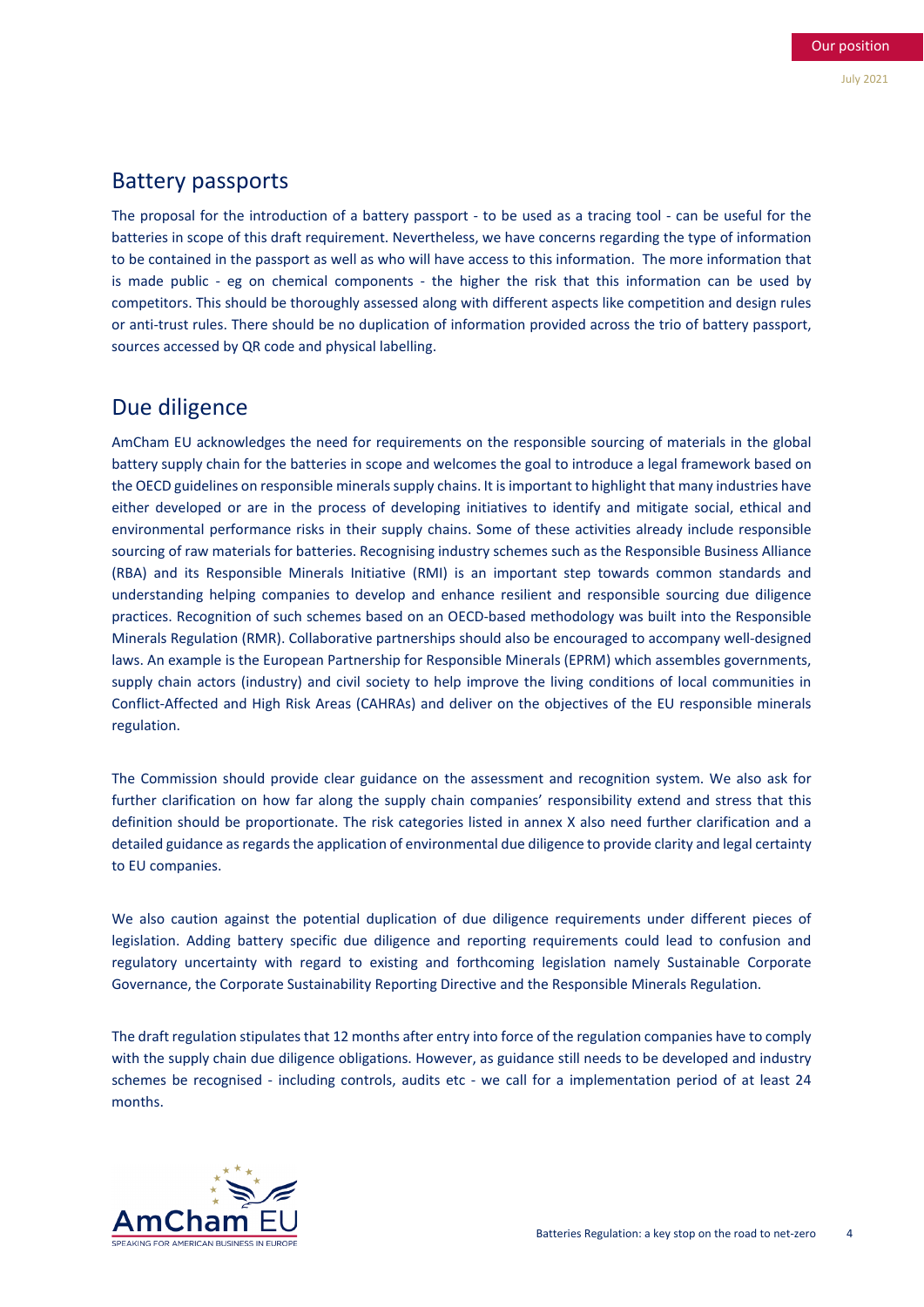Articles 39 and 72 provide for a dedicated obligation for economic operators placing certain batteries on the market to establish supply chain due diligence policies. We recognise that a higher risk of human rights violations and/or environmental harm warrants sector-specific mandatory Human Rights and Environmental Due Diligence (mHREDD) Regulation in certain limited cases. However, sector specific regulation should only be adopted if it provides clear and material additional protection not otherwise provided by 'horizontal' legislation. Sectorspecific legislation that duplicates existing obligations should be avoided, as this reduces legal certainty and confers an administrative burden on businesses to keep track of and comply with numerous cross-cutting obligations.

We caution against the potential duplication of due diligence requirements under different pieces of legislation which could create excessive administrative burden, duplication of effort and possible conflicting obligations. Adding sector-specific due diligence and reporting requirements could lead to confusion and regulatory uncertainty considering the Responsible Minerals Regulation, the Corporate Sustainability Reporting Directive and the new initiative on Sustainable Corporate Governance including mandatory human rights and environmental due diligence.

#### One substance – one assessment

AmCham EU strongly supports the Commission's ambition to make assessment processes simpler and more transparent in order to reduce the burden on all stakeholders and make decision-making more consistent and predictable. Streamlining the assessment and management of substances also strengthens regulatory predictability, which is essential to investment.

Outcomes of comprehensive assessments carried out under the Registration, Evaluation, Authorisation and Restriction of Chemicals (REACH) and Classification, Labelling and Packaging Regulations must be taken into account when considering further sectoral assessments under product legislation, such as under the proposed Batteries Regulation. Before new regulatory processes are initiated, formal mechanisms should be in place to ensure the authorities are aware of and can adequately reference previous assessments that have been performed for the same substances. Strong formal cooperation between EU agencies, Commission services and stakeholders is essential in this respect. While 'one substance – one assessment' should serve to promote coherence and coordination in the EU legislative framework for chemicals, it should not pre-empt sectoral risk assessment.

#### Reporting requirements

Article 64 of the Regulation mandates the Commission to set up an electronic exchange system for battery information by 1 January 2026. This system will contain information and data on electric vehicle batteries and rechargeable industrial batteries, divided into publicly accessible information and information accessible only to accredited remanufacturers, second-life operators and recyclers. These information and reporting requirements could become a major burden for all stakeholders involved. Disclosing the required information breaches existing confidentiality and IP regulations despite already well-established tools and processes, such as the International Dismantling Information System (IDIS) in the automotive industry. When it comes to the disclosure of the battery composition (point E of Annex XIII), this is incredibly sensitive information and such disclosure would reduce any competition amongst manufacturers on improving their battery technology. We recommend that an assessment of the required information should firstly be performed, as well as the most efficient process

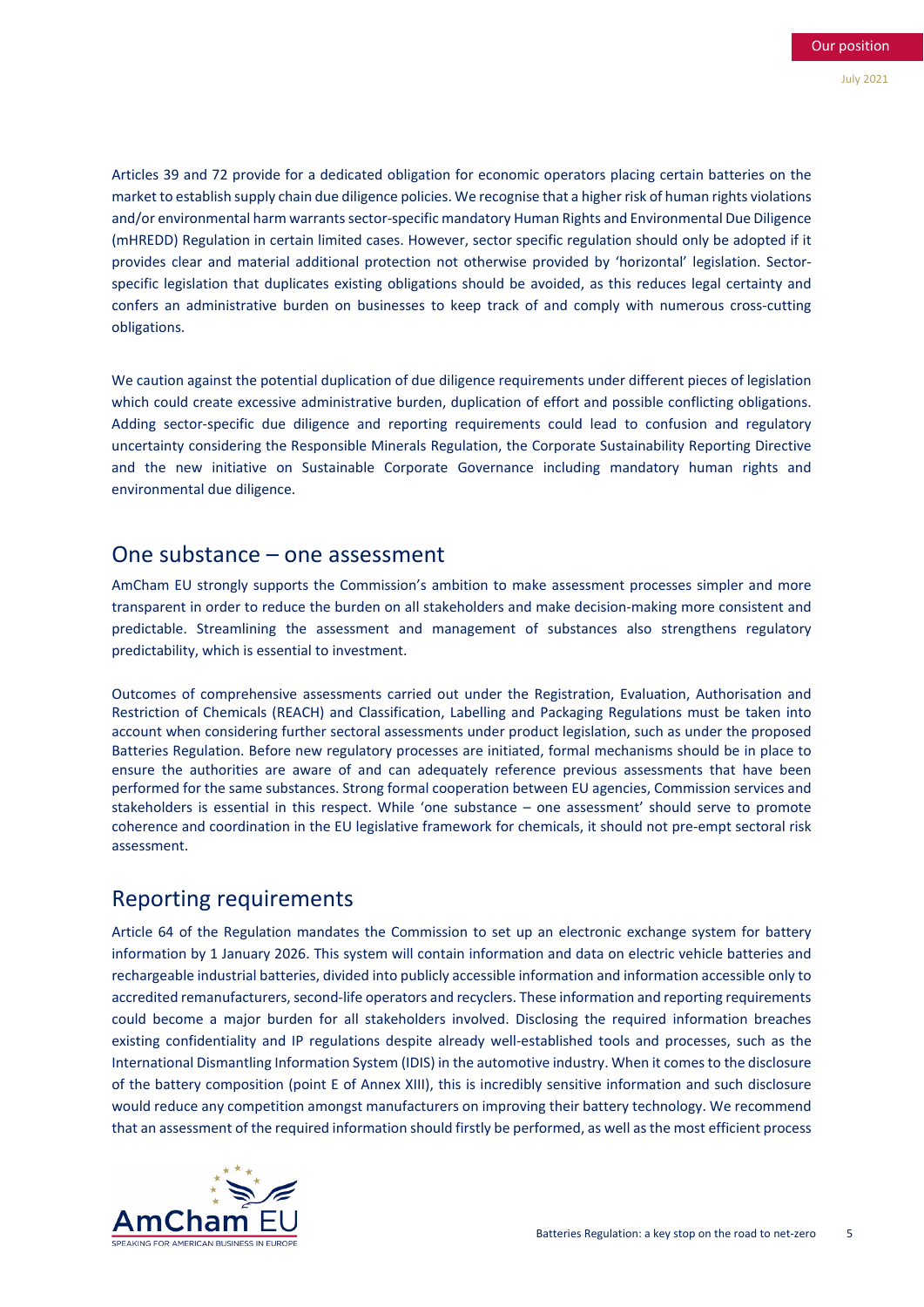of information provision, while considering the existing reporting and information systems. The requested information should be kept to a minimum and abide by existing confidentiality and IP regulations. Double reporting should be avoided in order to decrease the administrative burden and minimise the risk of errors. Furthermore, any reporting requirements should be in line with existing product legislation and should not go beyond existing legal frameworks

#### Recycling and recycled content vs re-use, remanufacturing

The Commission's proposal foresees targets for recycling of the battery, recycling efficiency and recycled content for some battery applications. AmCham EU members support a resource efficient approach and are ready to implement it. Resource efficiency means that recycling, re-use and remanufacturing all are equally important when it comes to resource conservation. Recycling targets should not lead to the hindering of re-use and remanufacturing. Recycling should be a tool rather than an environmental target. The decision to recycle should carefully be evaluated to avoid any trade-offs with other options for resource preservation like remanufacturing or re-use in a second-life application.

As for recycled content, recycled material should only be used if there is a guarantee that recyclates have sufficient material characteristics compared to the virgin material. This is important not only for performance but also for safety and environmental protection. Furthermore, we cannot predict the continuous availability of recycled content required to comply with the targets set in the proposal. Bottlenecks in the production of batteries because of a shortage of recycled material should be avoided. Moreover, innovation and new technologies will have an influence on future demand and supply of certain materials that are difficult to predict at this time. Targets should not hinder innovation of new technologies of batteries and should be continuously reviewed.

Finally, Article 59 of the proposed Regulation introduces new requirements related to the repurposing and remanufacturing of electric vehicle batteries, most notably related to independent operators carrying out such operations. Mandating the use of standardised tools and processes for the dismantling of batteries could result in unwarranted technology and design restrictions. For the sake of extended producer responsibility, it is also essential that battery repairs and reuse remain managed by qualified and authorised operators.

#### International harmonisation

International harmonised regulation based on United Nations Economic Commission for Europe (UN ECE) rules is preferable. Any work on standards or technical requirements should be checked against the work being done on UN ECE level rather than introduce double regulation. For example, in the case of Article 10 on durability requirements, there is a clear overlap between the legislative proposal and ongoing discussions within the United Nations Economic Commission for Europe (UNECE) – in these cases it is important to avoid double regulation and unnecessary increases of administrative burden.

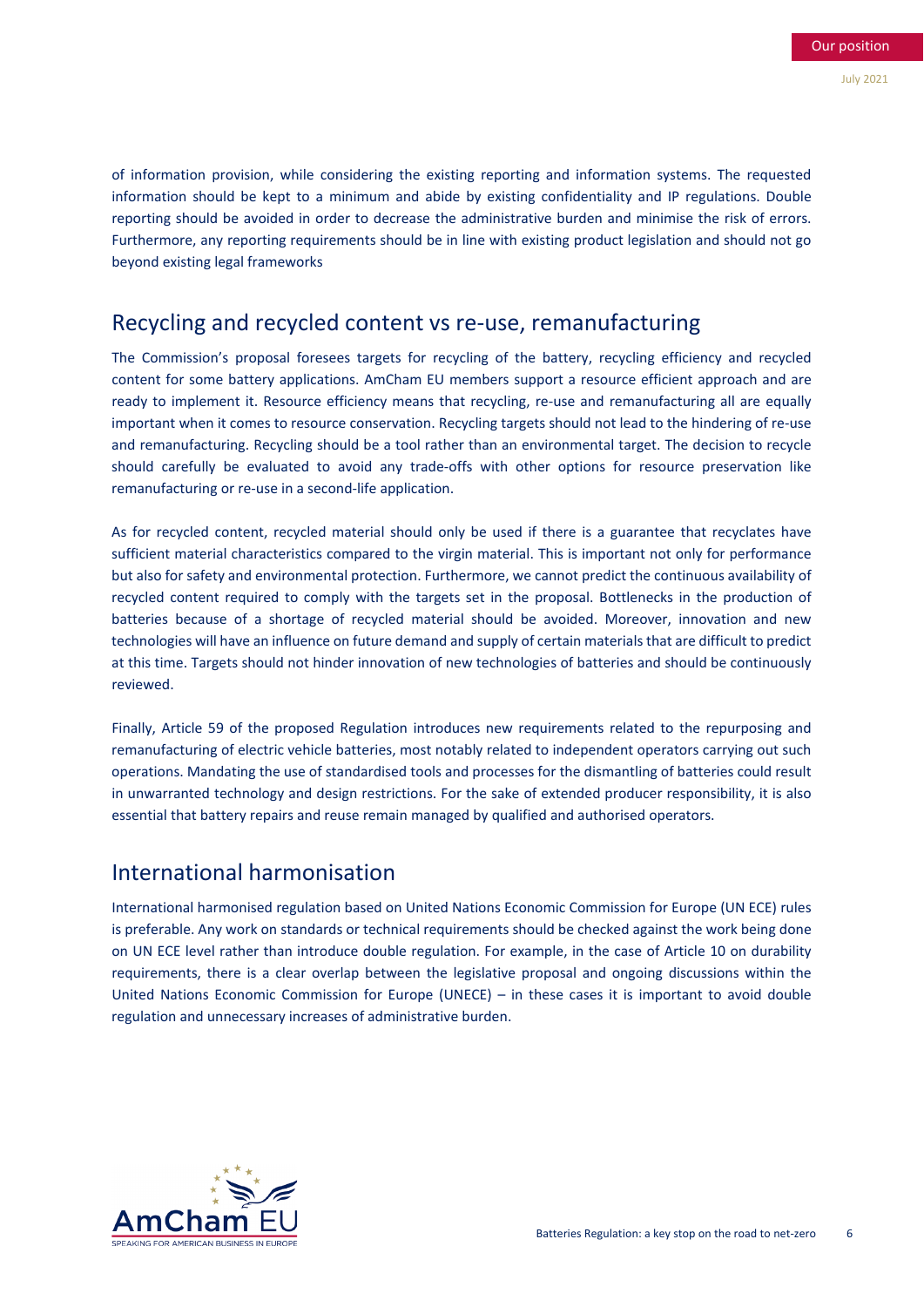# Removability, replaceability of the battery

Article 11 requires manufacturers to design appliances in which portable batteries are incorporated in such a way that waste batteries can be readily removed and replaced by the end-user or by independent operators. We welcome the Commission's proposal to retain the exemptions for removability/replaceability and look forward to commenting on the guidance to facilitate harmonised application of this derogation. For medical devices (Art 11[2] a), it is important for patients to be confident that there is a continuous power supply to enable them to rely on data from their medical device to facilitate dosing requirements etc. For Art 11 (2) b, the institutions may want to consider the integration of batteries below a certain size, eg 400 mAh or coin cell batteries.

Given the anticipated short period between adoption and entry into force as well as the lack of methodologies to calculate lifetimes, we ask for an adequate transition period of 18-24 months to allow manufacturers to put together all necessary documentation to demonstrate conformity or to implement new engineering solutions and designs.

Battery replaceability can contribute to promoting appliance sustainability, but this cannot come at the expense of consumers' safety. There is a need to complement Article 11 with provisions to ensure a safe replacement of batteries in appliances. This is especially the case for appliances and medical devices or electronic devices with integrated soft pouch lithium batteries in contact with water where consumers can be exposed to safety risks (fire or electrical shocks), in case water tightness conditions are compromised by inappropriate replacement of batteries by untrained operators. We suggest the following modifications to Article 11:

- 1. An appropriate transition period of 24 months between the publication of the Guidance on Article 11 and the application of the replaceability obligation is needed to allow to re-design of appliances in a way that batteries can be safely replaceable.
- 2. Replacement should be performed by operators that are professionally qualified. This provision is in line with the provisions foreseen by several Ecodesign Regulations and Art 9 in the revised Waste Framework Directive which emphasises quality, safety and IPR as boundary conditions to repair. The stringency of this new requirement should be coupled with a clarification of the limitations of liability when a battery is replaced or removed. A clarification that manufacturers, importers and distributers are not liable for damages and defects resulting from the improper removal or replacement of a battery so long as they comply with the obligations of this provisions and the battery bears the CE marking in accordance with the new Regulation, would contribute to a harmonised application across the European Single Market and reduce the risk of unnecessary burdens for companies.

# Labelling

The regulation introduces a multitude of labelling requirements (Art 13, 20, 38, 41 etc) for the battery, its packaging and its documentation; some of which are expected to apply with the entry into force of the regulation – such as the CE mark. It is unrealistic to expect manufacturers to be able to align their entire supply

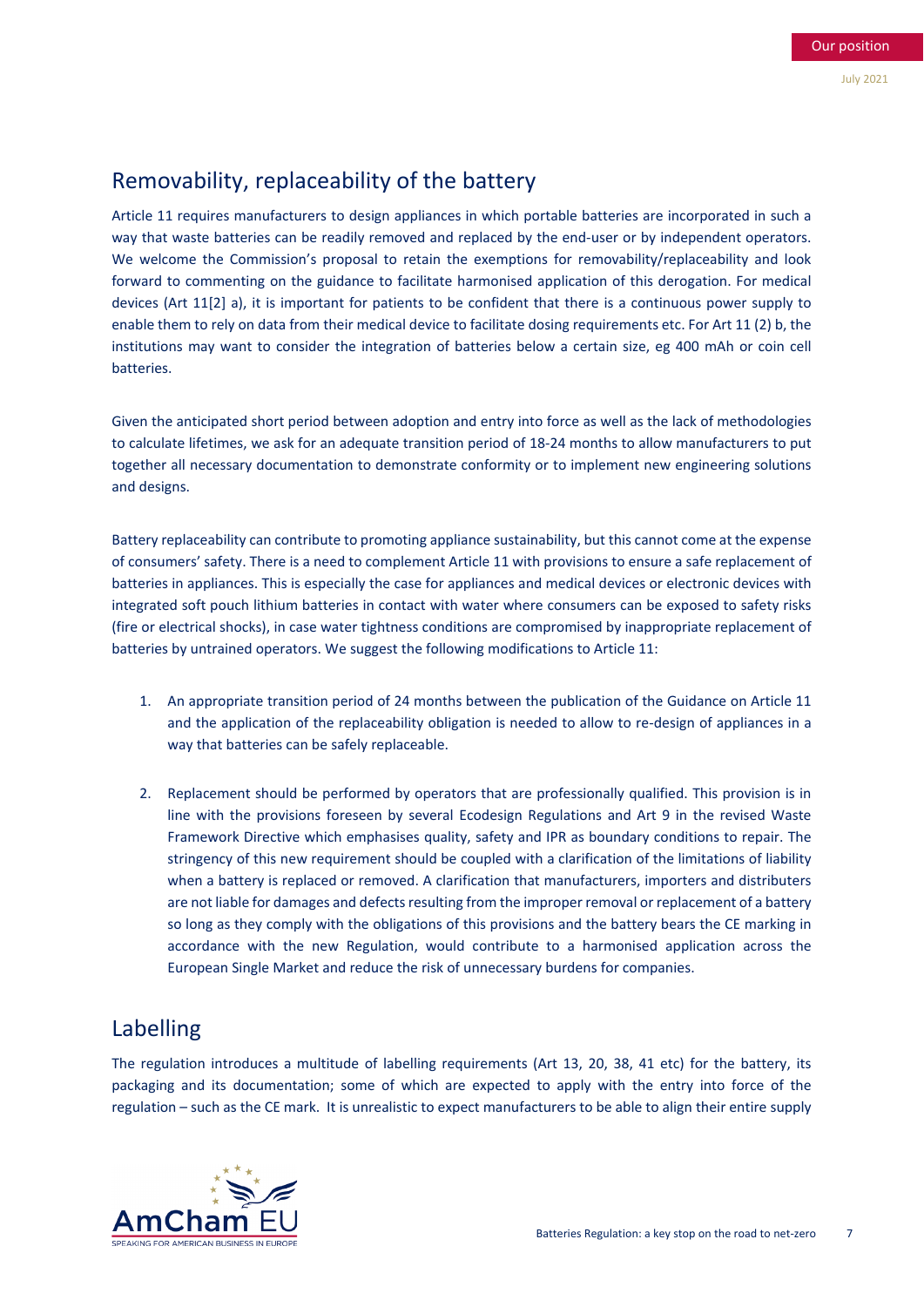chain for a large part of their product portfolio to implement a new mark without a sufficient transition timeline. No labelling requirement should come into force without a transition period of at least 12 months.

In addition, there is an opportunity to streamline the labelling requirements. With the introduction of a QR code by 2023, an opportunity presents itself to have all, or at least all non-consumer relevant marks, labels and information be hosted via the QR code.

We otherwise support the proposal in clarifying that the wheelie bin, CE mark, risk statement, information on manufacturer name and contact address, heavy metal information, etc are all subject to similar obligations: namely they should be legible, visible and indelible (without further colour requirement or requirement on how to affix, such as for the QR code). Additionally, they should all be subject to an exemption if size or nature of the battery warrants it. In case of an exemption, the manufacturer should have a choice between putting the labels on either the documentation or the packaging rather than both.

#### Performance and durability parameters for portable batteries

Article 9 of the Regulation proposes that performance and durability parameters will be developed and will apply from 1 January 2027. A mix of rechargeable and non-rechargeable batteries ensures the best performance and lowest overall emissions for the portable battery sector, with different electronic devices working better with different battery types, depending on their energy consumption levels. In specific cases, devices can simply not function with rechargeable batteries for back-up memory purposes (eg laptops) or due to sanitisation requirements (eg medical equipment). We therefore support the Commission's proposal to develop durability and performance parameters for all portable batteries of general use, as this will ensure that only the best performing batteries - both rechargeable and non-rechargeable - access the EU market and are used in appropriate devices. Similarly, the Commission's future study on measures to phase out the use of nonrechargeable portable batteries (Article 9.3) should be clearly based on a life-cycle assessment of both battery types within their designated applications, taking into account that in some cases no rechargeable equivalent can be envisaged. This study should be carried out once the durability and performance parameters are in place and their impact can be properly assessed – for this reason we also support the proposed date of 2030.

# Extended producer responsibility (EPR)

Article 47 of the Regulation states that battery producers should have extended producer responsibility (EPR) for their products sold into EU markets. This entails the collection of waste batteries as well as their transport, preparation for repurposing and remanufacturing, their treatment and recycling. It also requires that producers and producer responsibility organisations (PRO) have the necessary organisational and financial means to fulfil their EPR obligations. It should be closely looked into the financial consequences related to those requirements and how this will affect the cost of batteries. The introduction of terminologies on ia repurposing and reuse, will require more clarification in terms of EPR. It should be clearly defined when the responsibility starts and when it ends. Once a battery is being re-used or repurposed by a third party, a producer or importer of batteries can no longer be held responsible. This should clearly be documented in a harmonised system. Article 60 (5) requires mandatory visible fees: 'The costs covered by the producer under Article 47(1)(e) shall be shown separately to the end-user at the point of sale of a new battery […]'. The ICT industry is generally opposed to mandatory visible

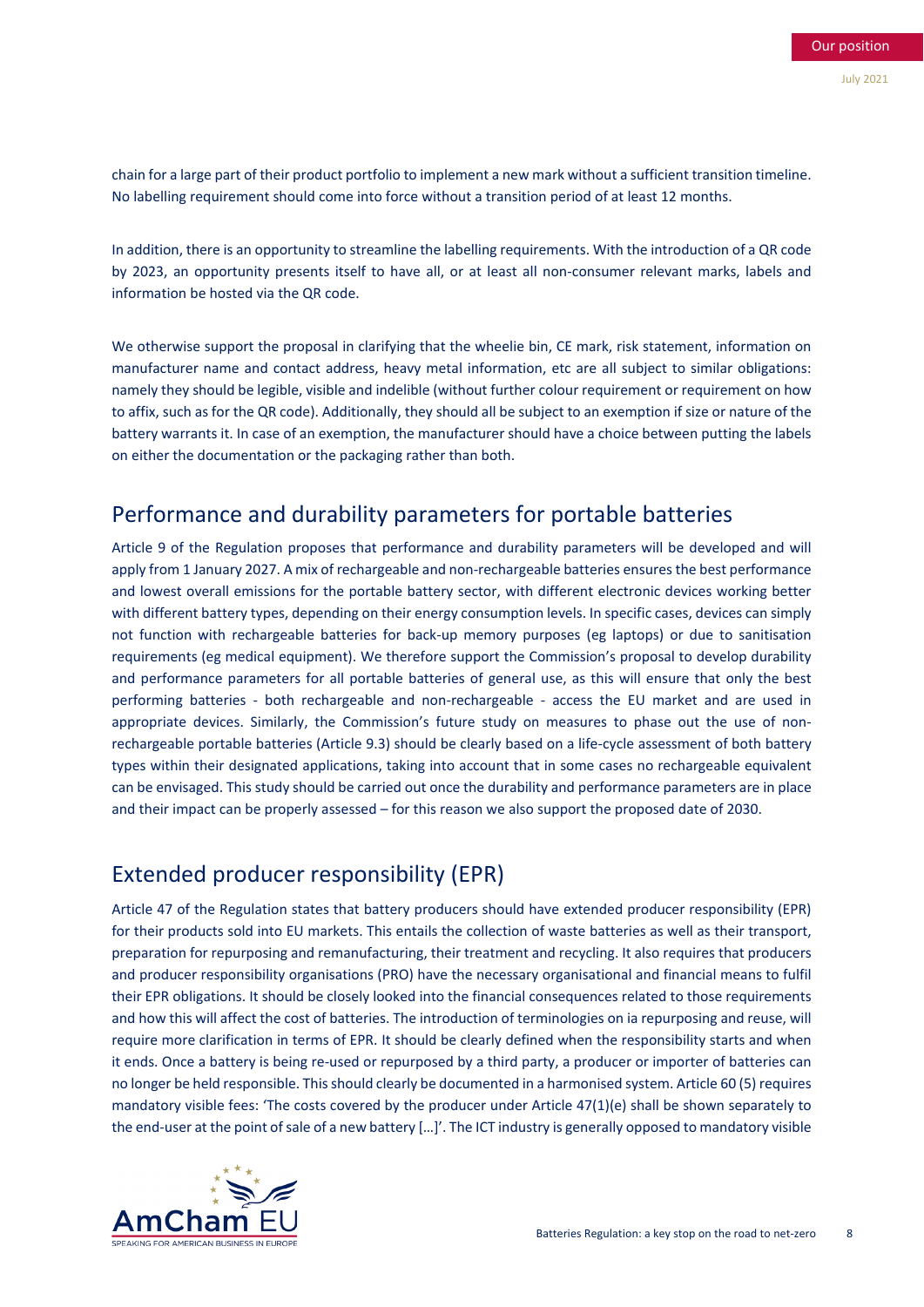fees. If Member States must implement a visible fee it should only be applied on a voluntary basis and left for producers to decide whether or not they wish to utilise it.

We suggest amending Article 46.1 with a Delegated Act establishing a central coordination mechanism at EU level allowing producers to register and report for the quantities placed on the market in any of the Member States only once and to one competent authority. This centralised solution represents the best option for lifting the administrative and financial burden that businesses, especially SMEs, are facing when registering and reporting batteries placed on the market. This solution will further contribute to a fully harmonised regulatory framework, avoiding distortion of competition and barriers to trade.

Article 46 requires producers to register in 'the Member State where they make a battery available' allowing them also to delegate the responsibility to appointed PROs. The same Article (46.2) identifies the information to be provided: this, when implemented through the Regulation, will contribute to simplifying and avoiding the current variety of requirements and information to be provided across different Member States. It appears reasonable to establish a coordination mechanism allowing producers to register and report only once, either to (i) a central EU Register or (ii) to the National Register of the Member State where they are established, provided that such National Register later transfers the relevant information to the competent authorities of Member States where batteries are exported to.

At the same time, we are concerned to note that the proposal would require the cost paid by producers under EPR to be shown separately (eg so called 'visible fee') to the end-user at the point of sale of a new battery (Article 60 [5]). While this would offer little tangible benefit, it would place an excessive burden on economic operators because such data is not readily available. Visible fees may be inappropriate for products where the costs associated with the administration of the fee far exceed the actual cost of recycling the products and where the use of visible fees places an additional administrative burden on all actors in the batteries value chain. Given the lack of clarity over calculation and display modalities, there is also a significant risk of fragmented implementation of this requirement. We therefore propose removal of this provision and call on the European Parliament and Council to ensure that the visible fee will remain voluntary so to ensure that no excessive burden will be placed on businesses that do not need the visible fee to cover cost of recycling.

#### Battery marking

Article 20 requires labelling products with CE mark as of January 1, 2022. We propose that any labelling requirements will not be required at least 12 months the regulation comes into force. Companies need at least 12 months transition period to implement the product marking through the entire supply chain.

Annex VI on labelling requirements in part A of 'General information about batteries requires' in point 5 'date of placing on the market.' This requirement is not possible to be met and should be removed. Placing on the market cannot occur before the stage of manufacture – including labelling – has been completed and can coincide with the placing on the market of host-products which are often unknown for battery producers.

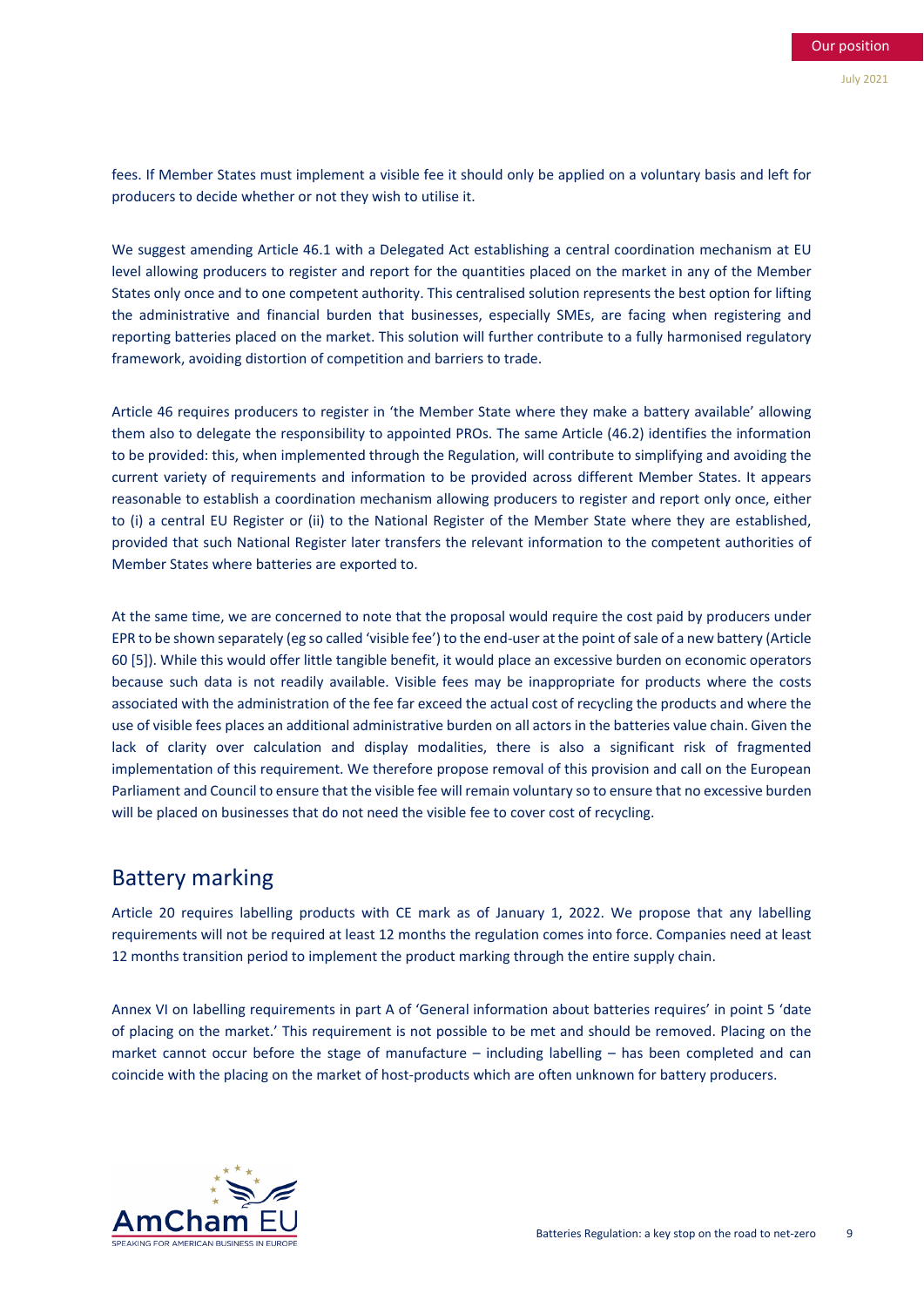Another clarification is needed regarding CE marking of batteries which are on stock. The current battery draft does not specify how this will affect existing stocks. The legally binding directive (amended by Directive 2013/56/EU) incorporates a provision specifically on the exhaustion of stocks:

'(2) Article 6(2) is replaced by the following:

'2. Batteries and accumulators which do not meet the requirements of this Directive, but which were lawfully placed on the market prior to the date of application of the respective prohibitions in Article 4, may continue to be marketed until stocks are exhausted.'

Given the set of information and markings to which the QR Code gives access, there should be minimal physical duplication of this on the battery or its packaging, preferably none.

Article 38.4 implies that the declaration of conformity (DoC) should accompany the battery. The QR Code will already give access to this and nowhere else in the draft regulation is such a requirement indicated. The second paragraph of Article 38.4 should therefore be deleted.<sup>1</sup>

Article 38.8 requires 'the web address' as part of the traceability information. This exceeds the provisions of the New Legislative Framework (NLF) and, given that the QR Code already gives access to the manufacturer's DoC, is redundant. This requirement should be removed.

#### **Mobility**

With the EU Green Deal the Commission has set itself the ambitious goal to become the first climate neutral continent in 2050. For the transport sector this means cutting emissions by 90%. The electrification of the (road) transport sector will play a major role in reaching this target and batteries will be one of the key technologies to help to further reduce emissions. Furthermore, the Commission launched the European Battery Alliance in October 2017 with the goal to build up battery technology and production capacity in the EU – a goal which is crucial for low-emission mobility, energy storage and Europe's economic strategy.

From that point of view, a legislative framework for batteries should facilitate the market uptake of electric mobility while also setting the right industrial framework that will support the EU battery industry. Any future battery put on the EU market should comply with the highest environmental standards, hereby supporting the principles of the EU Green Deal.

Nevertheless, we see some challenges with the current proposal; some of which are already mentioned above. Any legislation should be predictable and give planning security to industry. The (road) transport industry is massively ramping up the electrification of their fleet and with the proposal for the revision of the CO2 legislation for cars, now proposing an end date for the internal combustion engine in 2035 and likely higher targets for trucks, the electrification will have to come sooner rather than later.

<span id="page-9-0"></span><sup>1</sup> *However, where several batteries are delivered simultaneously to a single user, the batch or consignment concerned may be accompanied by a single copy of the EU declaration of conformity*.



1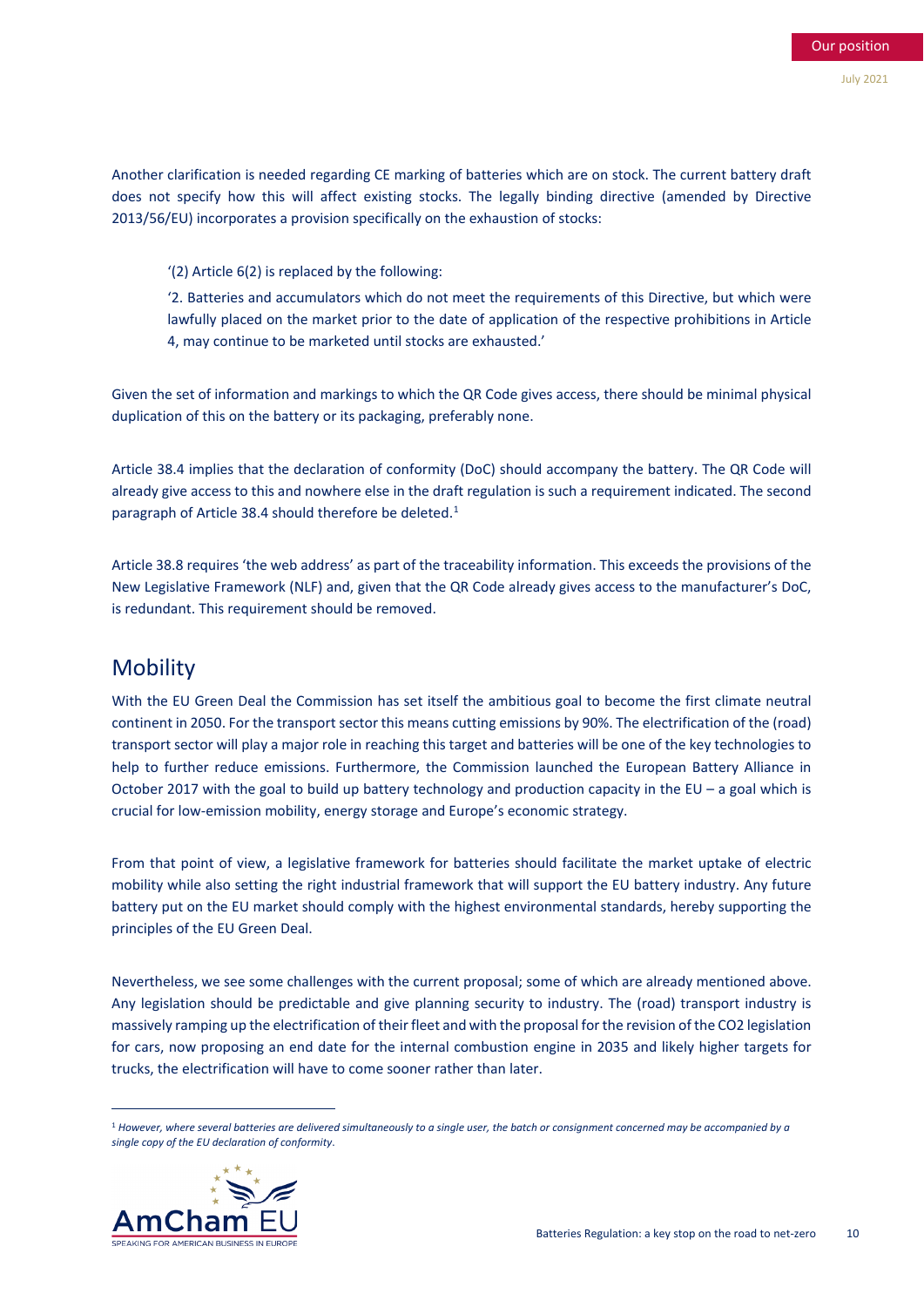As already explained, the large number of delegated acts and the accompanying insecurities in the final legal framework as well as timing will make planning and the right business decisions very challenging. Since we operate in a global supply chain, this is especially true for battery technology. As such global standards defined at the UN ECE level would be welcomed rather than a patchwork of different international standards. This would strengthen the EU battery industry and help them to become a global player.

As for securing raw material, the Commission should ensure that European industry can easily access the necessary raw material required for the batteries on the global market through favourable trade agreements. We do not currently have any reliable data to predict the exact time and volume of batteries that will be available for recycling in the next decade. When it comes to recycling, we need a realistic approach on the availability of recycled material that could close the material loop. If we wish to reduce emissions in transport we must accelerate electrification of the transport sector. However, this can only be achieved with a legislative framework that is predictable and implementable.

### Incorporated batteries

In many cases, appliance manufacturers incorporate industry standard batteries (ie CR2032 coin cell) to serve secondary purposes such as keeping a real time clock operational during power outages. These may be sources from multiple suppliers according to current market availability. These should not impose labelling requirements on the manufacturer of the appliance or its delivery chain into the EU as this would be unmanageable given the dynamics of the supply chains. The battery's traceability information would allow access to the details provided by the manufacturer of the incorporated battery. The obligations of the appliance manufacturer and his delivery channels should not extend beyond those of the producer as presented in the draft regulation.

# Extension of Article 4 of Regulation (EU) 2019/2020

Article 75(1) of the Proposal extends Article 4 of Regulation (EU) 2019/1020 on market surveillance and compliance of products (the Market Surveillance Regulation) to economic operators making batteries available on the EU market. The impact assessment report accompanying the Proposal does not assess the impact of this measure, which will be significant for economic operators affected by this scope expansion.

In addition, the products in scope of Article 4 were the subject of significant discussion amongst the institutions to find a compromise. At the same time, the Market Surveillance Regulation already provides for a possible revision of the scope of Article 4 in July 2023 in order to assess the impact of the newly-created obligations. It would be prudent to wait until this review to assess the efficiency of the measures on the current list of product categories, to ensure the best possible outcome for consumers and businesses alike.

To address the aforementioned concerns, Article 75(1) should be deleted from the proposal. Rather, better regulation principles should be followed in order to allow for an adequate impact assessment of extending the scope of Regulation EU 2019/2020 to the revised Batteries Regulation.